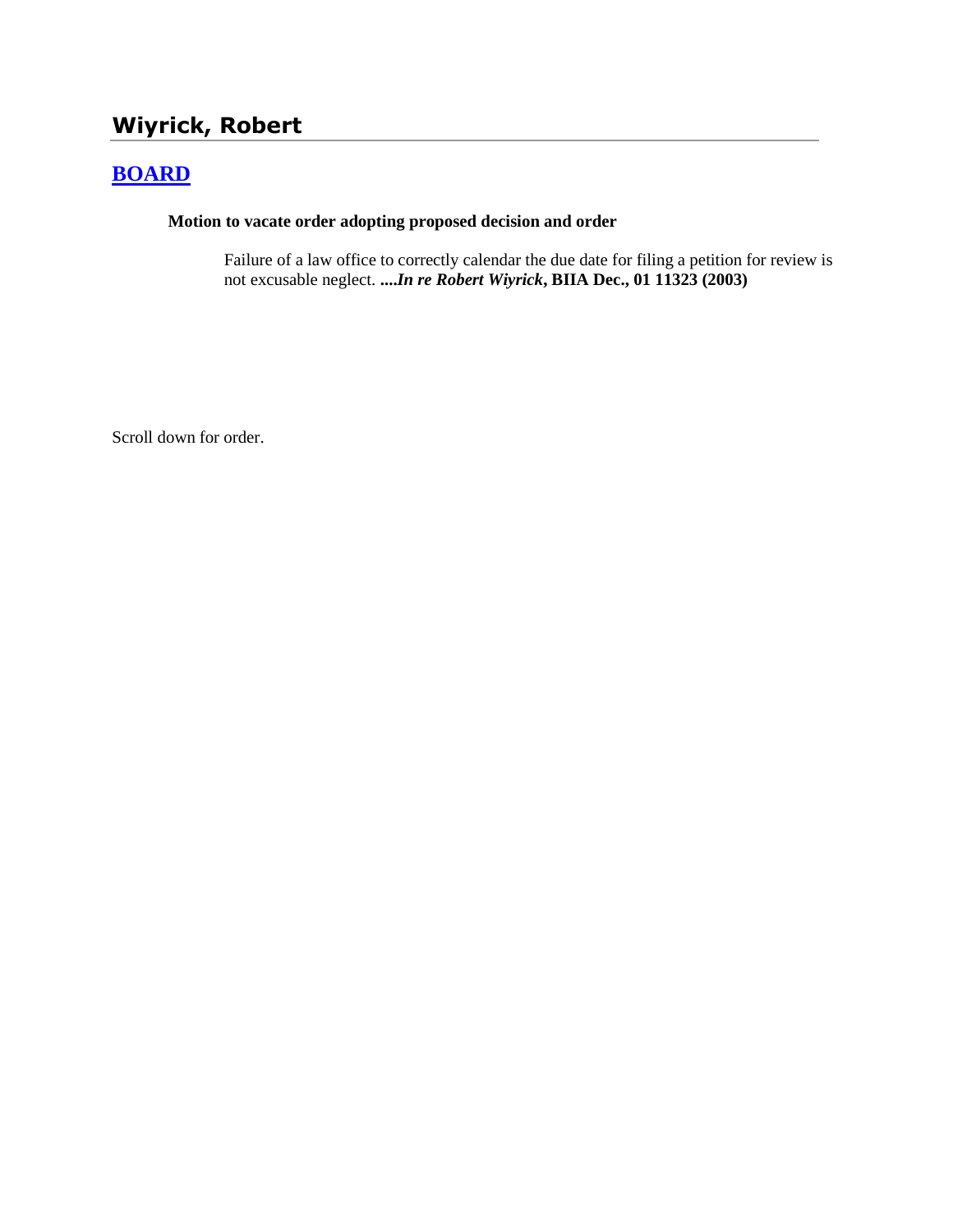#### **BEFORE THE BOARD OF INDUSTRIAL INSURANCE APPEALS STATE OF WASHINGTON**

**)**

**) ) )**

**IN RE: ROBERT A. WIYRICK ) DOCKET NOS. 01 11323 & 01 12028**

**ORDER DENYING MOTION TO VACATE ORDER ADOPTING PROPOSED DECISION AND ORDER**

### **CLAIM NO. K-592340**

APPEARANCES:

Claimant, Robert A. Wiyrick, by Madsen Law Office, per Dana C. Madsen

Employer, Lasco Distributing, Inc., None

Department of Labor and Industries, by The Office of the Attorney General, per Jacquelyn R. Findley, Assistant

The claimant, Robert A. Wiyrick, filed an appeal with the Board of Industrial Insurance Appeals on February 1, 2001, from an order of the Department of Labor and Industries dated January 23, 2001. In that order, the Department closed the claim with no additional award for permanent partial disability. This appeal was assigned Docket No. 01 11323. The claimant also filed an appeal on February 20, 2001, for an order of the Department of Labor and Industries dated January 17, 2001. In that order, the Department affirmed its order dated December 19, 2000, which terminated time-loss compensation as paid through December 15, 2000, on the ground that vocational services had ended. on February 25, 2002, our industrial appeals judge issued a Proposed Decision and Order that remanded to the Department with directions to grant claimant an award for additional cervical permanent partial disability equal to Category 3 of WAC 296-20-240, to grant an award for permanent psychiatric disability equal to Category 2 of WAC 296-20-340, and to thereupon close the claim with time-loss compensation as paid. On March 14, 2002, we received a request for an extension of time in which to file a petition for review. The time was extended until April 17, 2002. A petition for review was filed on April 19, 2002, but was not considered timely. Pursuant to RCW 51.52.104, on April 24, 2002, the Board issued an Order Adopting Proposed Decision and Order as the final order of the Board.

On April 17, 2003, we received from the claimant a facsimile of a Motion to Vacate Order Adopting Proposed Decision and Order Pursuant to CR 60 and an affidavit of Marci Pope. We acknowledged receipt of the motion to vacate and the Department was given the opportunity to respond. After consideration of the claimant's motion, the response of the Department, the claimant's Memorandum of Authorities in support of its motion to vacate, and the records and files contained therein, we determine that the motion must be denied.

CR 60(b)(1) provides that upon a motion of a party the court may relieve the party or his legal representative from a final judgment, order, or proceedings for the reason of mistake, inadvertence, surprise, excusable neglect, or irregularity in obtaining a judgment or order. In requesting relief from the Order Adopting Proposed Decision and Order, the claimant's attorney has indicated that, after receiving the transcripts and the letter granting the extension of time in which to file a petition for review, the time for which the extension had been granted was not calendared